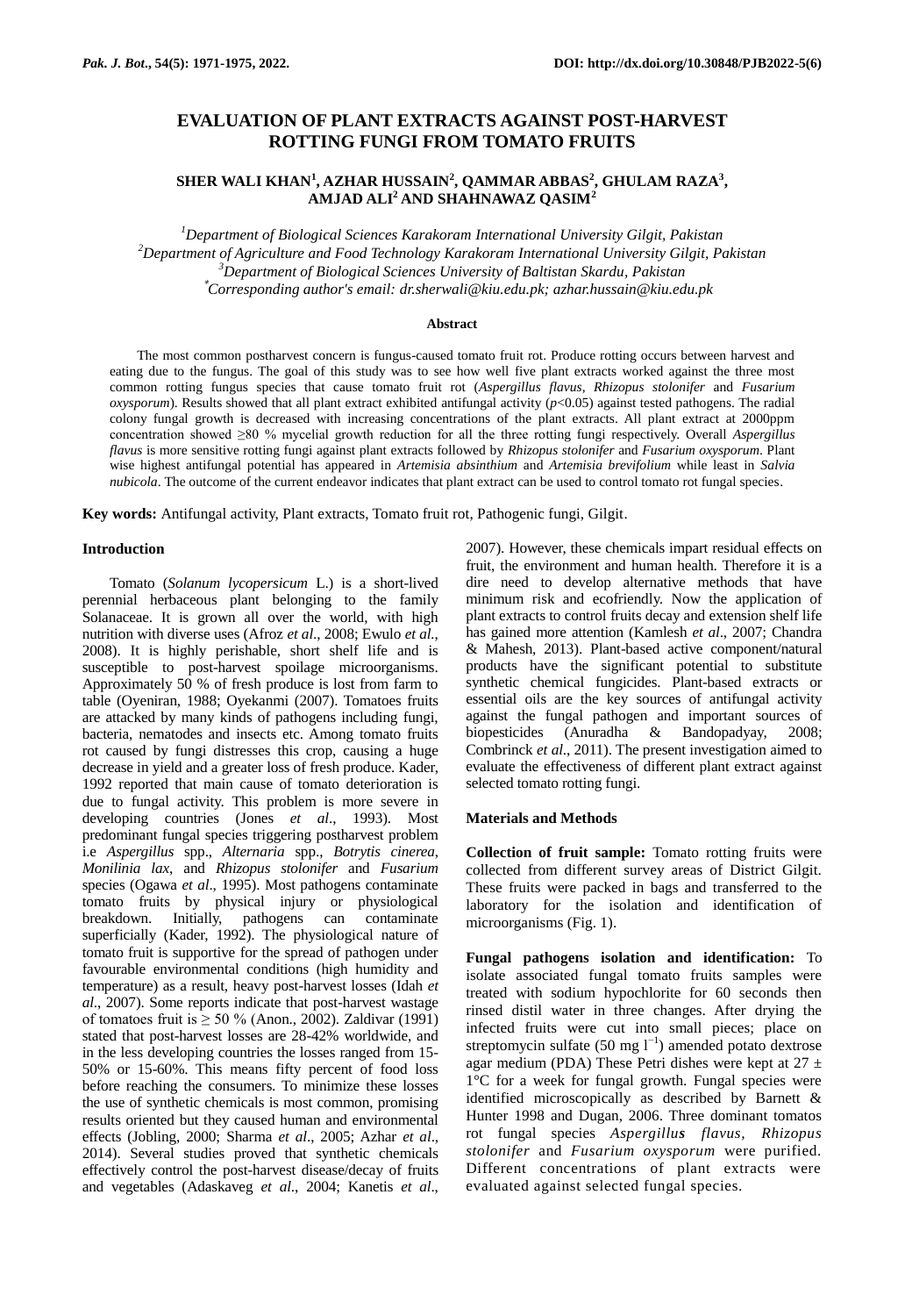

Fig. 1. Isolation of tomato rotting fungi "samples collected from different areas of District Gilgit".

**Preparation of plant extracts:** The leaves of five plants namely *Salvia nubicola Uretica dioica Delphinium. brunonianum Artemisia absinthium* and *Artemisia brevifolium* were collected from different locations of Gilgit-Baltistan. The plant leaves were air-dried  $(27 \pm 1^{\circ}C)$  for 10-12 days and grounded to make a fine powder. 50 g of powder of each plant extract were mixed with ethanol and distill water (20: 80 v/v) for 20 min then left samples in dark glass bottles for 3 days. Finally, by using cheesecloth sheets filter plant extract and expose to 60°C in a water bath for 30 min for ethanol evaporation. From these samples different concentration of ppm solution (400-2000 ppm) was prepared and assessed against targeted fungal species.

**In vitro bioassay:** The food poison technique was used to evaluate the antifungal efficacy of plant extract (Manmohan & Govindaiah 2012). Five treatments (400- 2000ppm) along with control with three replications was design in this experiment as well as PDA was as nutrient medium. The actively growing culture of isolated rot fungi were cut by gel cutter and aseptically transfer to each Petri dish containing the poisoned solid medium. All the experimental materials were nurtured at  $27 \pm 2^{\circ}C$ for one week. After the incubation period, the efficacy of plant extract was quantified in term PGI (percentage growth inhibition) according to formula (Taskeen *et al*., 2011; Sallam & Kamal 2012).

$$
GIP = \frac{MGC - MGT}{MGC} \times 100
$$

 $GIP = Growth inhibition percentage$  $MGC = Mycelial growth in control$  $MGT = Mycelial growth in treatment$ 

#### **Results and Discussion**

Experimental results of the current study indicate that plant extract with different concentrations significantly reduced the mycelial growth of respective tomato rot fungi. (Table 1) present the antifungal activity of plant extract against *Aspergillus flavus*. Results displayed that all plant extracts significantly (at *p*≤0.0) reduced mycelial growth of *A. flavus*. However, at 2000 ppm concentration of plant extracts the mycelial growth was observed in *Delphinium brunonianum* (21.21 mm), *Artemisia brevifolium* (22.15 mm) and *Artemisia absinthium* (22.88 mm) followed by *Uretica dioica* and *Salvia nubicola*  compared to control (92.85 mm). (Tables  $2 \& 3$ ) showed the antifungal efficacy of plant extract against tomato rot fungi *Rhizopus stolonifer* and *Fusarium oxysporum*. At highest ppm concentration of plant extract minimum mycelial growth of *R. stolonifer* and *F. oxysporum* was observed in *Artemisia brevifolium* (20.11 mm; 18.44 mm) compare to control (88.33 mm; 85.33 mm).

| Table 1. Bioefficacy of plant extract at different concentration for growth inhibition (mm) of |  |
|------------------------------------------------------------------------------------------------|--|
| tomato rotting fungi (Aspergillus flavus).                                                     |  |

| <b>Plant extract</b>   | $T_1$           | $T_2$                | $T_3$                | T <sub>4</sub>        | $T_5$                 | $T_6$              |
|------------------------|-----------------|----------------------|----------------------|-----------------------|-----------------------|--------------------|
|                        | (control)       | $(400_{\text{ppm}})$ | $(800_{\text{ppm}})$ | $(1200_{\text{ppm}})$ | $(1600_{\text{ppm}})$ | $(2000_{ppm})$     |
| Salvia nubicola        | $92.85^{\rm A}$ | $72.07^{\rm A}$      | $53.92^{AB}$         | $42.14^{AB}$          | $33.95^{\rm A}$       | $27.03^{\rm A}$    |
| Uretica dioica         | $92.85^{A}$     | $67.06^{\rm B}$      | $52.62^{AB}$         | $39.92^{AB}$          | $30.52^{\rm B}$       | $23.53^{\rm B}$    |
| Delphinium brunonianum | $92.85^{\rm A}$ | $64.38^{BC}$         | $50.63^{\mathrm{B}}$ | $39.52^{\rm B}$       | $24.96^{\mathrm{D}}$  | $21.21^{\text{B}}$ |
| Artemisia absinthium   | $92.85^{\rm A}$ | $61.81^{\rm C}$      | $49.95^{\rm B}$      | $40.14^{AB}$          | $27.29^{\rm C}$       | $22.88^{\text{B}}$ |
| Artemisia brevifolium  | $92.85^{\rm A}$ | $66.29^{B}$          | $55.55^{\rm A}$      | $42.48^{A}$           | $31.29^{\rm B}$       | $22.15^{\rm B}$    |
| Std.Err.Com            | 1.34            | 1.35                 | 1.94                 | 1.15                  | 0.96                  | 1.16               |
| <b>CVC</b>             | 2.99            | 3.12                 | 4.47                 | 2.66                  | 2.23                  | 2.69               |
| Mean                   | 92.85           | 66.32                | 52.53                | 40.84                 | 29.60                 | 23.36              |
| <b>SD</b>              | 1.39            | 3.73                 | 2.842                | 1.73                  | 3.44                  | 2.37               |
| CV                     | 1.49            | 5.63                 | 5.41                 | 4.25                  | 11.62                 | 10.15              |
| Minimum                | 91.44           | 60.66                | 48.46                | 38.45                 | 24.44                 | 19.88              |
| Maximum                | 94.66           | 73.66                | 56.66                | 44.42                 | 35.66                 | 28.65              |

Means in each row followed by the same letter are not significantly different at LSD test (*p*≤0.05)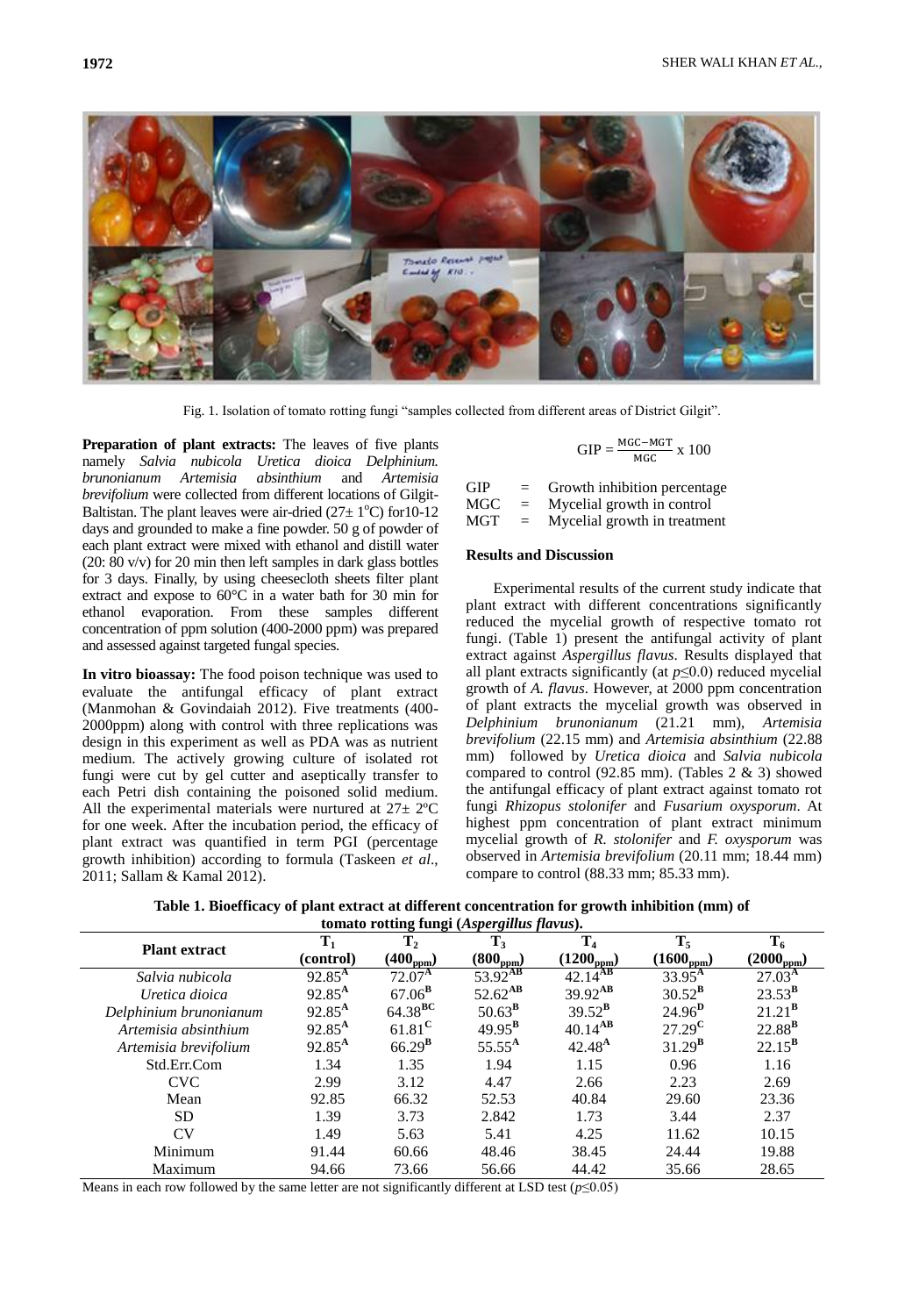| tomato Fotting Tungi ( <i>Khizopus stotonger</i> ). |                    |                 |                 |                       |                 |                 |
|-----------------------------------------------------|--------------------|-----------------|-----------------|-----------------------|-----------------|-----------------|
| <b>Plant extract</b>                                | $T_1$              | $T_{2}$         | $T_3$           | $\bf{T}_4$            | $T_5$           | $T_6$           |
|                                                     | (Control)          | $(400_{ppm})$   | $(800_{ppm})$   | $(1200_{ppm})$        | $(1600_{ppm})$  | $(2000_{ppm})$  |
| Salvia nubicola                                     | $88.33^{A}$        | $66.77^{\rm A}$ | $50.89^{A}$     | $39.96$ <sup>AB</sup> | $31.84^{A}$     | $24.44^{\rm A}$ |
| Uretica dioica                                      | $88.33^{A}$        | $65.22^{\rm A}$ | $50.25^{AB}$    | $38.44^{\rm B}$       | $29.10^{A}$     | $22.26^{\rm B}$ |
| Delphinium brunonianum                              | 88.33 <sup>A</sup> | $58.18^{B}$     | $50.07^{AB}$    | $40.04^{AB}$          | $23.84^{\rm B}$ | $21.14^{BC}$    |
| Artemisia absinthium                                | 88.33 <sup>A</sup> | $60.73^{\rm B}$ | $47.14^{\rm B}$ | $38.84^{AB}$          | $25.73^{\rm B}$ | $20.55^{\rm C}$ |
| Artemisia brevifolium                               | 88.33 <sup>A</sup> | $59.77^{\rm B}$ | $50.58^{AB}$    | 40.36 <sup>A</sup>    | $30.14^{A}$     | $20.11^{\rm C}$ |
| Std.Err.Com                                         | 0.56               | 1.15            | 1.51            | 0.82                  | 1.31            | 0.6927          |
| <b>CVC</b>                                          | 1.26               | 2.67            | 3.50            | 1.89                  | 3.02            | 1.59            |
| Mean                                                | 88.33              | 62.13           | 49.79           | 39.53                 | 28.13           | 21.70           |
| <b>SD</b>                                           | 0.58               | 3.62            | 2.06            | 1.11                  | 3.34            | 1.73            |
| <b>CV</b>                                           | 0.66               | 5.83            | 4.14            | 2.81                  | 11.87           | 7.98            |
| Min                                                 | 87.56              | 55.67           | 46.66           | 37.66                 | 22.44           | 19.56           |
| Max                                                 | 88.89              | 68.65           | 54.68           | 41.66                 | 32.89           | 25.11           |

**Table 2. Bioefficacy of plant extract at different concentration for growth inhibition (mm) of tomato rotting fungi (***Rhizopus stolonifer***).**

Means in each row followed by the same letter are not significantly different at LSD test ( $p \le 0.05$ ).

# **Table 3. Bioefficacy of plant extract at different concentration for growth inhibition (mm) of tomato rotting fungi (***Fusarium oxysporum***).**

| $\frac{1}{2}$          |                             |                                 |                        |                                  |                         |                         |
|------------------------|-----------------------------|---------------------------------|------------------------|----------------------------------|-------------------------|-------------------------|
| <b>Plant Extract</b>   | $\mathbf{T}_1$<br>(Control) | T <sub>2</sub><br>$(400_{ppm})$ | $T_3$<br>$(800_{ppm})$ | T <sub>4</sub><br>$(1200_{ppm})$ | $T_5$<br>$(1600_{ppm})$ | $T_6$<br>$(2000_{ppm})$ |
| Salvia nubicola        | $85.33^{A}$                 | $62.92^{\rm A}$                 | $48.56^{A}$            | $38.96^{A}$                      | $30.14^{A}$             | $22.44^{A}$             |
| Uretica dioica         | $85.33^{A}$                 | $62.22^{\rm A}$                 | $48.253^{\rm A}$       | $37.44^{A}$                      | $28.24^{A}$             | $21.26^{AB}$            |
| Delphinium brunonianum | $85.33^{A}$                 | $57.85^{\rm B}$                 | $49.41^{\text{A}}$     | $39.37^{A}$                      | $22.51^{\rm A}$         | $20.47^{\text{BC}}$     |
| Artemisia absinthium   | $85.33^{A}$                 | $57.73^{\mathrm{B}}$            | $46.47^{A}$            | $37.50^{A}$                      | $25.07^{\mathrm{B}}$    | $19.21^{\text{CD}}$     |
| Artemisia brevifolium  | $85.33^{A}$                 | $57.66^{\rm B}$                 | $48.92^{\text{A}}$     | $38.36^{A}$                      | $28.81^{\rm B}$         | $18.44$ <sup>D</sup>    |
| Std.Err.Com            | 1.28                        | 1.63                            | 2.21                   | 1.0                              | 1.14                    | 0.72                    |
| <b>CVC</b>             | 2.86                        | 3.77                            | 5.11                   | 2.30                             | 2.63                    | 1.67                    |
| Mean                   | 85.33                       | 59.67                           | 48.32                  | 38.33                            | 26.95                   | 20.36                   |
| <b>SD</b>              | 1.33                        | 2.89                            | 2.56                   | 1.38                             | 3.17                    | 1.62                    |
| CV                     | 1.55                        | 4.84                            | 5.31                   | 3.60                             | 11.77                   | 7.98                    |
| Min                    | 83.56                       | 55.67                           | 45.44                  | 36.11                            | 21.44                   | 17.66                   |
| Max                    | 86.56                       | 64.65                           | 54.68                  | 40.66                            | 30.89                   | 23.11                   |

Means in each row followed by the same letter are not significantly different at LSD test ( $p \le 0.05$ ).





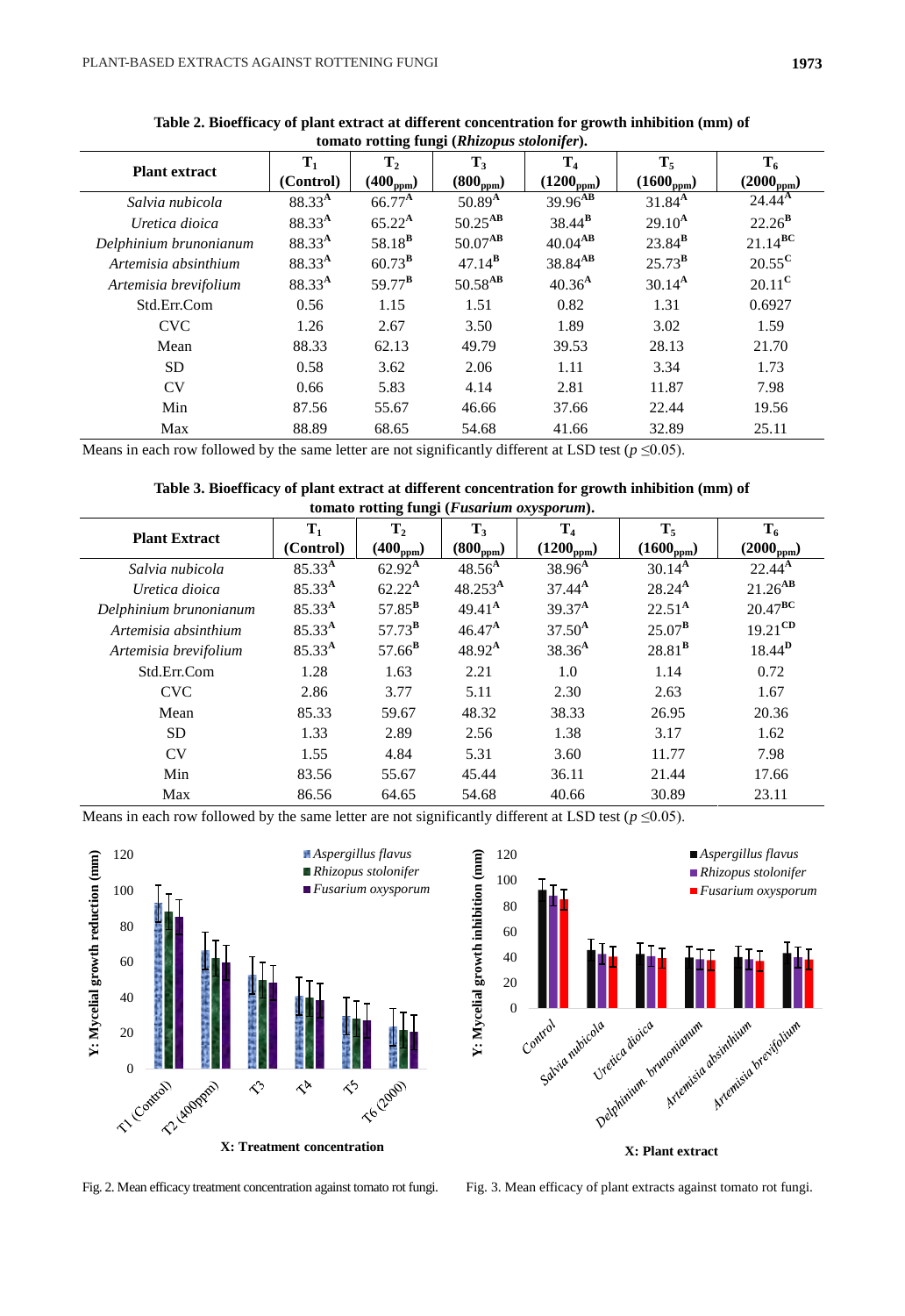Overall plant extract concentration and mycelial growth reduction is inversely proportional. Highest mycelial growth reduction was recorded at 2000 ppm concentration while *Artemisia brevifolium* has high antifungal potential to control tomato rotting fungi followed *by Artemisia absinthium* and *Delphinium brunonianum* (Figs. 2-3). The undesirable impact of synthetic chemicals on humans and the environment is a serious concern to researchers. For this intention, substitute methods of reducing chemicals are being developed. One of the alternative and effective methods is to use plant-based biopesticides to control plant pathogenic microorganisms (Plant-derived extracts with antimicrobial activity are being explored all over the World to make easy, cheap and locally produced, particularly for the farmers who cannot afford synthetic pesticides. A number of plants either aromatic, medicinal plants, spices, or others having potential biological properties that can be explored in the field of medical science, pharmacy, cosmetics, and agriculture (Pandey *et al*., 2011). The experimental results of the current study have uncovered significant activity of selected plant extract against the tomato rot fungi. Results revealed highest antifungal potential was found in Artemisia species followed by *Delphinium brunonianum.* The obtained antifungal properties of plant extracts are also in agreement with other researchers including (Baykan *et al*., 2012; Kordali *et al*., 2005). The Artemisia genus belongs to family Asteraceae and approximately  $\geq 400$  species. *Artemisia* spp has high essential oils contents and it has been used for medicinal purposes (antimalarial, antibacterial, antiviral, nematicidal and fungicidal) for many years [Kirbag *et al*., 2009, Ahameethunisa *et al*., 2012). The main components of this species are camphor, 1, 8-cineole, and chamazulene which act as antifungal properties especially *F. solani* and *F. oxysporum, Alternaria* sp. *Aspergillus spp* and *Botrytis cinerea* (Umpierrez *et al*., 2012). Bailen, *et al*., 2013 reported that essential oil extracted from *A. absinthium* showed significant antifungal activity against two rot species i.e *F. oxysporum* and *F. solani* (Bailen *et al*., 2013). *U. dioica*  contains phytochmecial including lectins, sterols, terpenes, volatile compounds and fatty acids, polysaccharides, protein, vitamins, minerals and flavonoids. Research has proved that natural sources of compounds with antibacterial, antifungal and antioxidant properties are herbal plants including *Urtica dioica* L. often called common nettle or stinging nettle (Asgarpanah *et al*., 20123: Bisht *et al*., 2012). As an outcome, the plant extracts used in our study was exhibited diverse results of antifungal potential in a dose dependent manner. These plant extracts can be used as biopesticides.

# **Conclusion**

Tomatoes fungus rots are not only a concern in Pakistan, but also over the world. The plant extract utilized in this study demonstrated good antifungal properties against the most common tomato rot fungus. These plant extracts would be used to enhance the shelf life of tomatoes. These extracts offer a feasible and environmentally safe alternative to treating tomato rot after harvest.

# **Acknowledgments**

The authors are grateful to Karakorum International University Gilgit, Gilgit- Baltistan for providing the financial assistance to carry out this research work.

# **References**

- Adaskaveg, J.E.L. Kanetis, A. Soto-Estrada and H. Förster. 2004. A new era of postharvest decay control in citrus with the simultaneous introduction of three new "reduced-risk" fungicides. Proc. *Intl. Soc. Citricult.,* 10: 999-1004*.*
- Afroz, M., M. Ashrafuzzamani, M.N. Ahmed, M.E. Ali and M.R. Azim. 2008. Integrated management of major fungal disease of tomato. *Int. J. Sust. Crop Prod.,* 3(2): 54-59.
- Ahameethunisa, A.R. and W. Hopper. 2012. *In vitro* antimicrobial activity on clinical microbial strains and antioxidant properties of Artemisia parviflora. *Ann. Clin. Microbiol. Antimicrob.,* 11: 1-7*.*
- Anonymous. 2002. FAO. www.fao.org/decrep/t0073e/ too73e00.htm\*contents.
- Anuradha, B., A.K Bandopadhyay and N. Samajpati. 2008. *In vitro* antifungal activity of some biocontrol fungi against jute pathogen *Macrophomina phaseolina*. *Ind. Phytopath.,*  61(2): 204-211.
- Asgarpanah, J. and R. Mohajerani. 2012. Phytochemistry and pharmacologic properties of *Urtica dioica* L. *J. Med. Plants Res.,* 6(46): 5714-5719. DOI: 10.5897/JMPR12.540.
- Azhar, H., M.S. Awan, S.W. Khan, M. Anees, S. Ali, Q. Abbas and A. Ali. 2014. Bioefficacy of botanical extracts and bioagents against sclerotial isolates of *Rhizoctonia solani*. *J.B.E.S.,* 4(6): 370-380.
- Bailen, M., L.F. Julio, C.E. Diaz, J. Sanz, R.A. Martinez-Diaz, R. Cabrera, J. Burillo and A. Gonzalez-Coloma. 2013. Chemical composition and biological effects of essential oils from *Artemisia absinthium* L. cultivated under different environmental conditions. *Ind. Crop. Prod.,* 49: 102-107.
- Barnett, H.L. and B.B. Hunter. 1998. Illustrated genera of imperfect fungi 4th edition, St.
- Baykan Erel, S., G. Reznicek, S.G. Şenol, N.U. Karabay Yavaşoĝulu and A.U. Zeybek. 2012. Antimicrobial and antioxidant properties of *Artemisia* L. species from western Anatolia. *Turk. J. Biol.,* 36: 75-84.
- Bisht. S., S. Bhandari and N.S. Bisht. 2012. *Urtica dioica* (L): an undervalued, economically important plant. *Agric. Sci. Res. J.*, 2(5): 250-252.
- Chandra, M. and N.M. Mahesh. 2013. Antifunal activity of medicinal plant extracts against seed-borne pathogenic fungi. *Acta. Biol. Indica*, 2(2): 481-485.
- Combrinck, S., T. Regnier and G.P.P. Kamatou. 2011. *In-vitro*  avtivity of eighteen essential oils and some major components against common post-harvest fungal pathogens of fruit. *Ind. Crops & Prod.,* 33(2): 344-349.
- Dugan, F.M. 2006. The identification of fungi. APS press, St Paul Minnesota. P. 50*.*
- Ewulo, B.S., S.O. Ojeniyi and O.A. Akanni. 2008. Effect of Poultry manure on selected soild physical and chemical properties on growth, yield and nutrient status of tomato. *J. Agric. Res.,* 3(1): 613-616*.*
- Idah, P.A., E.S. Ajisegiri and M.G. Yisa. 2007. Fruits and vegetables handling and transportation in Nigeria. *Agric. J.,*  10(3): 175-183.
- Jobling, J. 2000. Essential oils. A new idea for post-harvest disease control. *Good fruit and vegetables magazine.pp.*11:50.
- Jones, J.B., J.P. Jones R.E. Stall and T.A. Zitter. 1993. Compendium of tomato diseases. *The Amer. Phytopathol. Soc.,* 4: 73-80.